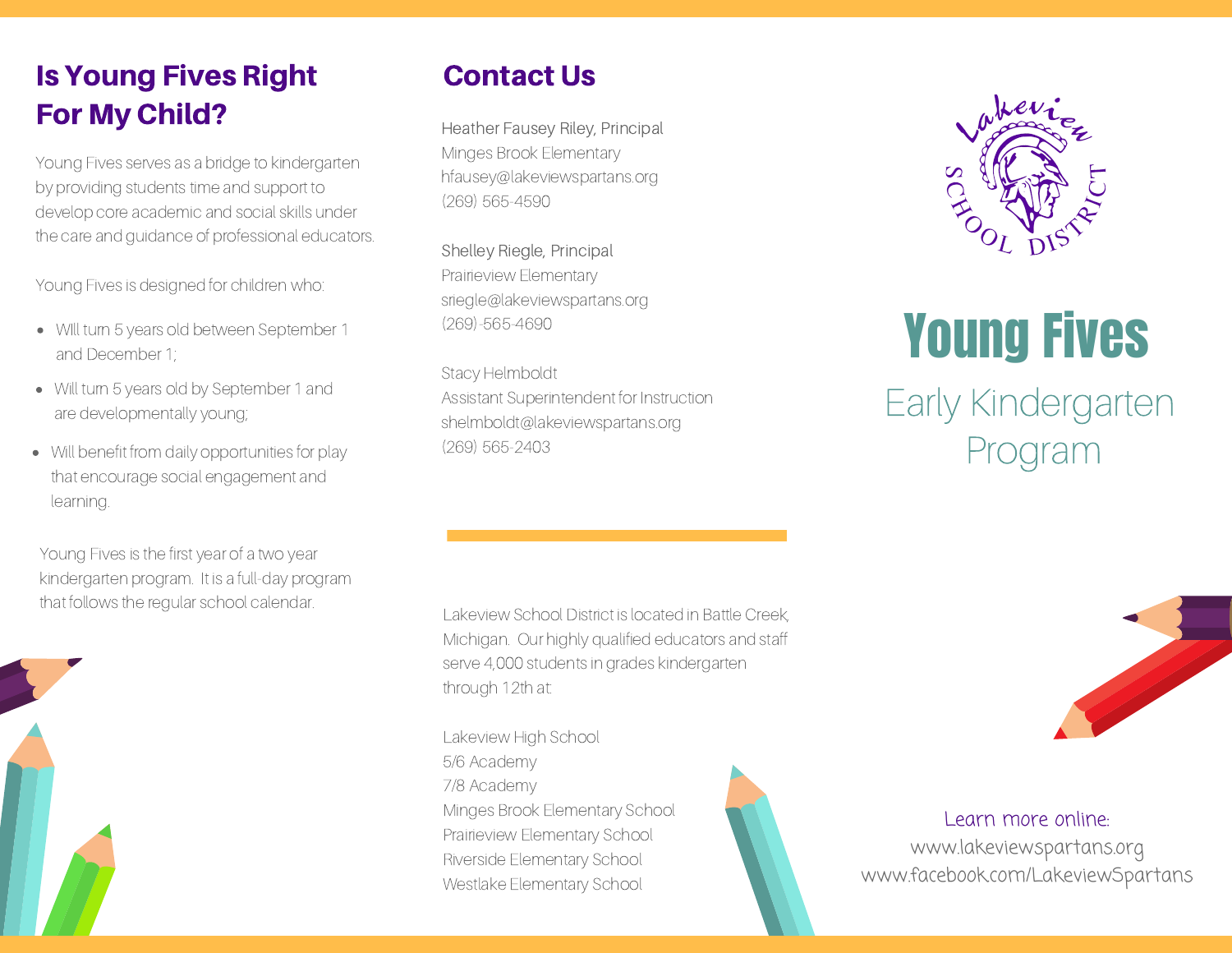# Benefits of Young Fives

Young Fives provides younger students with a strong foundation for school success offering:

- Guided growth provided by professional educators experienced in early childhood development
- Early exposure to kindergarten curriculum
- Full day programming
- Familiarity with school routine to help build confidence
- A learning environment tailored to meet developing academic and/or social needs
- An opportunity to start school with same age children

Whether your child is entering kindergarten or Young Fives, you can be assured that Lakeview's highly qualified kindergarten staff recognize each student as an individual with unique academic and social strengths. Students thrive in a nurturing environment that prepares them for school success in kindergarten and beyond.

# Frequently Asked Questions - Young Fives

At what age do children attend kindergarten? In the State of Michigan, children who turn five by September 1 are eligible for kindergarten. Children who turn five by December 1 may attend kindergarten with a waiver.

Is Young Fives mandatory for children with birthdays between September 2 and December 1? Young Fives enrollment is voluntary.

#### How is Young Fives different from preschool?

The standards, curriculum and teaching requirements in Young Fives is different from preschool. Young Fives is based on the Michigan Department of Education kindergarten standards. The program builds on the skills children may have learned in preschool to ensure they will be able to begin kindergarten with confidence.

How is Young Fives different from traditional kindergarten? The Young Fives curriculum is based on kindergarten standards modified to meet the academic, social, and emotional needs of younger children. The Young Fives environment includes more opportunities for social, emotional, language development, and communication through dramatic play; small group instruction; and intentional teaching through hands*‐*on activities.

What is the length of the Young Fives school day? Young Fives is a full-day program that follows the regular school calendar.

Where is Young Fives located? Young Fives classrooms are located at Prairieview and Minges Brook Elementarys. Riverside students attend Young Fives at Minges Brook. Westlake students attend the program at Prairieview.

#### Does Young Fives support children who do not speak English? English learners in Young Fives have the same level of services as those in kindergarten.

#### Is there a charge to attend Young Fives?

Young Fives is free and open to all age*‐*eligible children residing in Lakeview School District or entering through School of Choice.

What kinds of qualifications do Young Fives teachers have? Young Fives teachers are required to have a professional teaching certificate, just like kindergarten teachers.

#### What grade will children go into after Young

Fives? Young Fives is the first year of a two*‐*year kindergarten experience. Children will go to kindergarten after completing Young Fives.